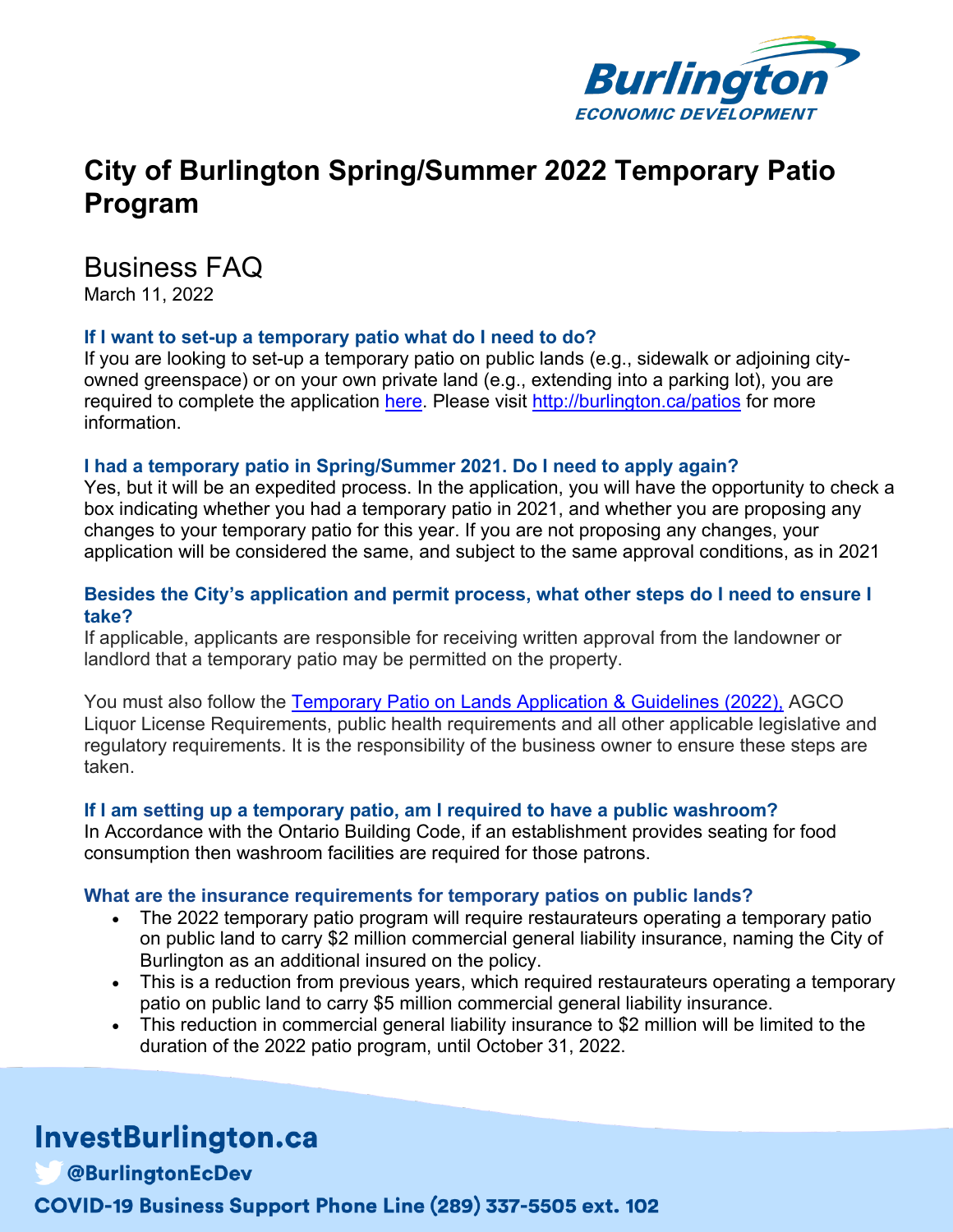

#### **I'd like to install a tent on my temporary patio on private lands. What steps do I need to take?**

Tents may require a building permit depending on size and location and must meet the requirements of the zoning by-law and Ontario Building Code before it can be issued.

When Building Permits are required, there are several factors that need to be submitted and reviewed before permit issuance such as structural sufficiency, set backs to other structures, fire safety, professional design/review.

The regulation of tents in the Building Code has historically, and currently, remains predominantly focussed on fire safety.

If you have questions regarding these requirements and how to ensure the safety of occupants and staff, please contact buildingpermits@burlington.ca or the Special Business Area Coordinator at 905-335-7600, ext. 7402.

#### **Does my patio application approval extend to erecting a tent or do I have to do a separate approval for the tent?**

If you would like to install a temporary tent/structure on your patio, you must apply for a temporary patio permit using the Temporary Patio on Private Lands Application online form. You must specify this on your application for a temporary patio permit. Restauranteurs with an existing patio, in other words, not a temporary patio, may install a temporary tent/structure on your patio, so long as you are granted all the necessary approvals. A building permit for a temporary tent/structure on any type of patio may also be required in order to comply with the requirements of the Ontario Building Code.

#### **City Council waived certain zoning provisions. Does this mean I don't require a permit to install a tent?**

Regardless of the zoning provisions currently being waived by the City, tents still require a building permit and must comply with the Ontario Building Code unless the tent or group of tents meets all three of the following criteria:

- are not more than 60 m2 in aggregate ground area,
- are not attached to a building, and
- are constructed more than 3 m from other structures (based on Sentence 1.3.1.1.(5) of Division C of the OBC)

Tents that meet all three of the criteria above do not require a building permit.

# **InvestBurlington.ca**

**@BurlingtonEcDev COVID-19 Business Support Phone Line (289) 337-5505 ext. 102**